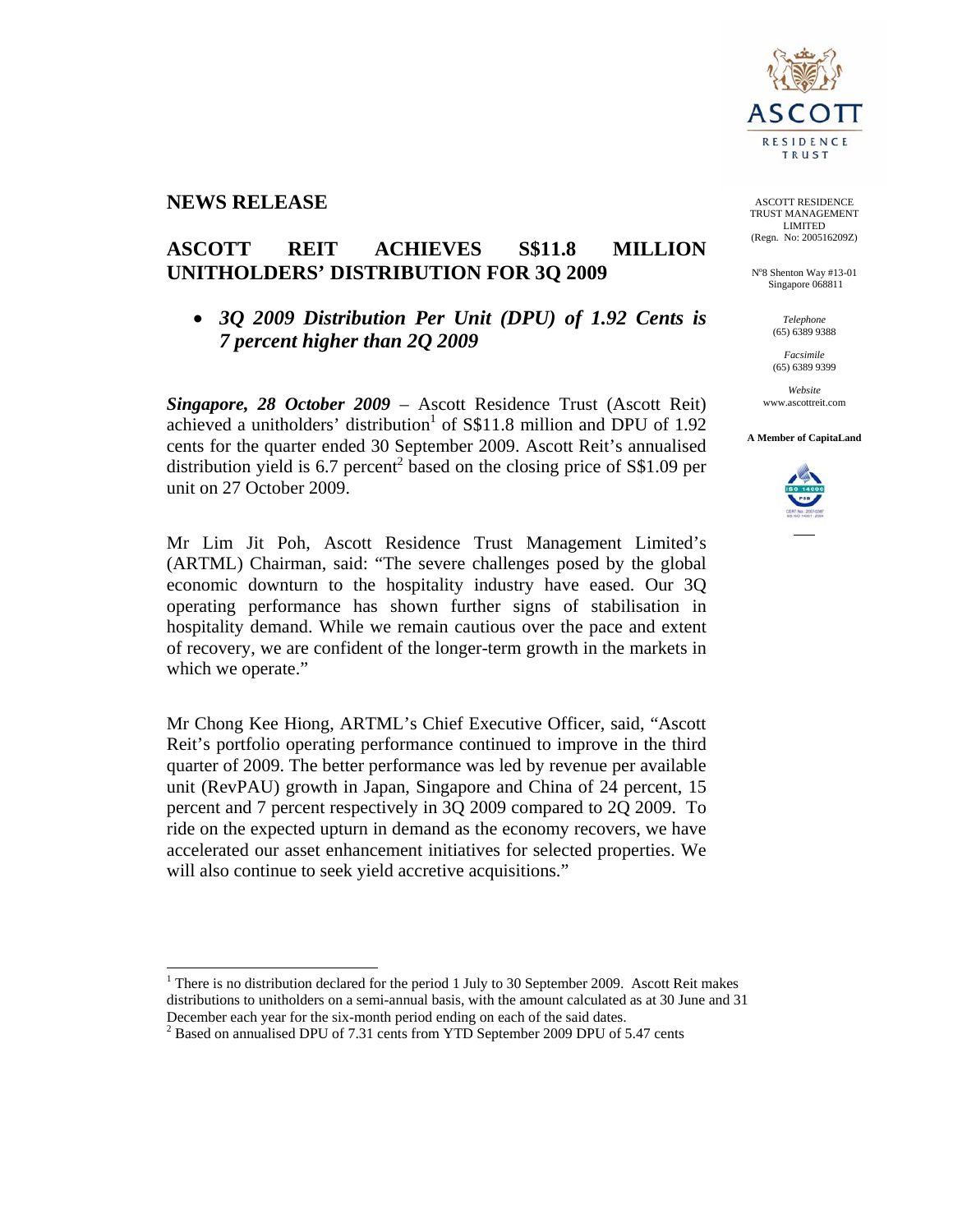### *Summary of Results*

## *3Q2009 vs 2Q2009*

|                                                       | 3Q2009 | <b>2O2009</b> | Better/<br>(Worse)<br>$+/-$ |
|-------------------------------------------------------|--------|---------------|-----------------------------|
| <b>Revenue (S\$ million)</b>                          | 44.4   | 43.0          | $+3%$                       |
| <b>Gross Profit (S\$ million)</b>                     | 22.0   | 20.8          | $+6%$                       |
| <b>Unitholders' Distribution (S\$ million)</b>        | 11.8   | 11.0          | $+7%$                       |
| <b>Revenue Per Available Unit</b><br>(RevPAU) S\$/day | 124    | 119           | $+4%$                       |
| <b>DPU</b> (S cents)                                  | 1.92   | 1.79          | $+7%$                       |

*3Q2009 vs 3Q2008* 

|                                                       | 3Q2009 | 3Q2008 | Better/<br>(Worse)<br>$+/-$ |
|-------------------------------------------------------|--------|--------|-----------------------------|
| <b>Revenue (S\$ million)</b>                          | 44.4   | 53.2   | $-17%$                      |
| <b>Gross Profit (S\$ million)</b>                     | 22.0   | 28.0   | $-21%$                      |
| <b>Unitholders' Distribution (S\$ million)</b>        | 11.8   | 15.9   | $-25%$                      |
| <b>Revenue Per Available Unit</b><br>(RevPAU) S\$/day | 124    | 163    | $-24%$                      |
| <b>DPU</b> (S cents)                                  | 1.92   | 2.61   | $-26%$                      |

### **About Ascott Residence Trust**

Ascott Residence Trust (Ascott Reit) is the first Pan-Asian serviced residence real estate investment trust established with the objective of investing primarily in real estate and real estate-related assets which are income-producing and which are used or predominantly used, as serviced residences or rental housing properties in the Pan-Asian region.

Comprising an initial asset portfolio of 12 strategically located properties in seven Pan-Asian cities, Ascott Reit was listed with an asset size of about S\$856 million. Ascott Reit's portfolio has since expanded to S\$1.54 billion, comprising 38 properties with 3,644 units in 11 cities across seven countries.